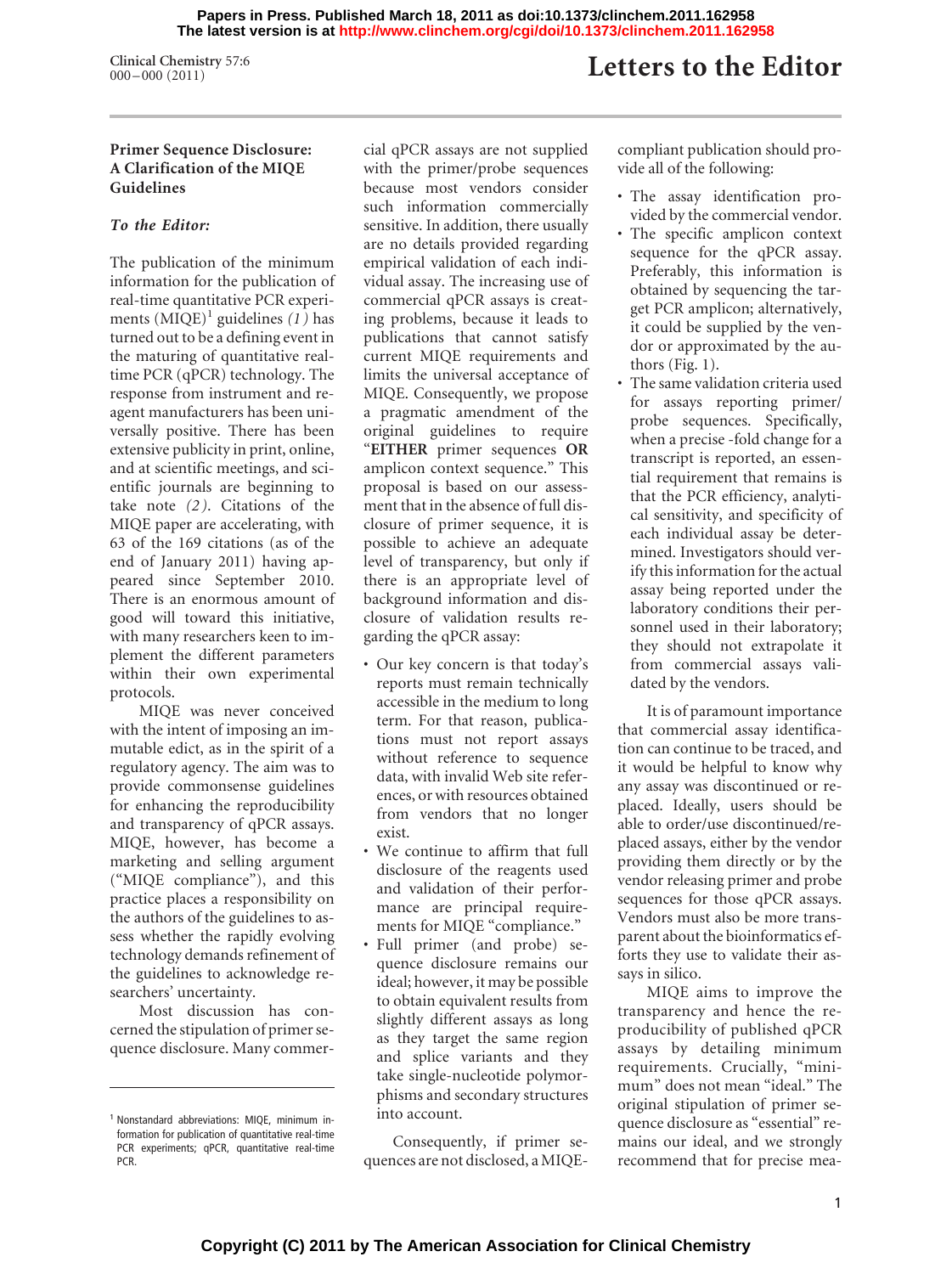

### **Fig. 1. An example of how to identify a PCR amplicon context sequence.**

We introduce the concept of an "anchor nucleotide," which we define as a nucleotide contained anywhere within the probe sequence. The probe and primers are assumed to be 15 bp and 19 bp, respectively, with a 5-bp gap between them. No assumptions are made with respect to optimal or suboptimal primer or probe sequences. The vendor publishes information regarding reference sequence, anchor nucleotide, and amplicon length, which in this example are NM\_001145847.1, 2982, and 100 bp, respectively. A central 29-bp sequence centered on the anchor nucleotide delineates the maximum context sequence for the probe. A 77-bp core sequence consists of 24 bp (19 bp for the primer and 5 bp for the gap between the 3' end of the primer and the 5' end of the probe) added to either side of the central sequence. The amplicon context is obtained by adding 23 bp (100  $-$  77) to either side of the core sequence to demarcate the potential extent of the PCR amplicon. In this example, the 100-bp amplicon would have a 123-bp context sequence, which is what one would submit with the publication. For DNA dye-binding assays, we suggest that vendors provide an amplicon  $\pm$ 20 bp of context sequence.

surements or for situations in which qPCR forms a major part of a published study. Greater transparency in scientific research is always better, and for qPCR that includes primer and probe sequences. Nevertheless, given the commercial reality, we felt it sensible to modify the minimum sequence requirements. We hope these "revised MIQE guidelines" will enhance their appeal and universality without compromising the importance of MIQE as a set of standards that is beginning to

achieve acceptance in the scientific community.

**Author Contributions:** *All authors confirmed they have contributed to the intellectual content of this paper and have met the following 3 requirements: (a) significant contributions to the conception and design, acquisition of data, or analysis and interpretation of data; (b) drafting or revising the article for intellectual content; and (c) final approval of the published article.*

**Authors' Disclosures or Potential Conflicts of Interest:** *Upon manuscript submission, all authors completed the Disclosures of*

*Potential Conflict of Interest form. Potential conflicts of interest:*

**Employment or Leadership:** C.T. Wittwer, Idaho Technology.

**Consultant or Advisory Role:** G.L. Shipley, Applied Biosystems.

**Stock Ownership:** M. Kubista, TATAA Biocenter; R. Mueller, C.T. Wittwer, Idaho Technology.

**Honoraria:** None declared.

**Research Funding:** C.T. Wittwer, Idaho Technology.

**Expert Testimony:** None declared.

**Other Remuneration:** G.L. Shipley, Cambridge Healthtech Institute, *Science* Webinar, and qPCR Symposium (travel, room, and registration expenses).